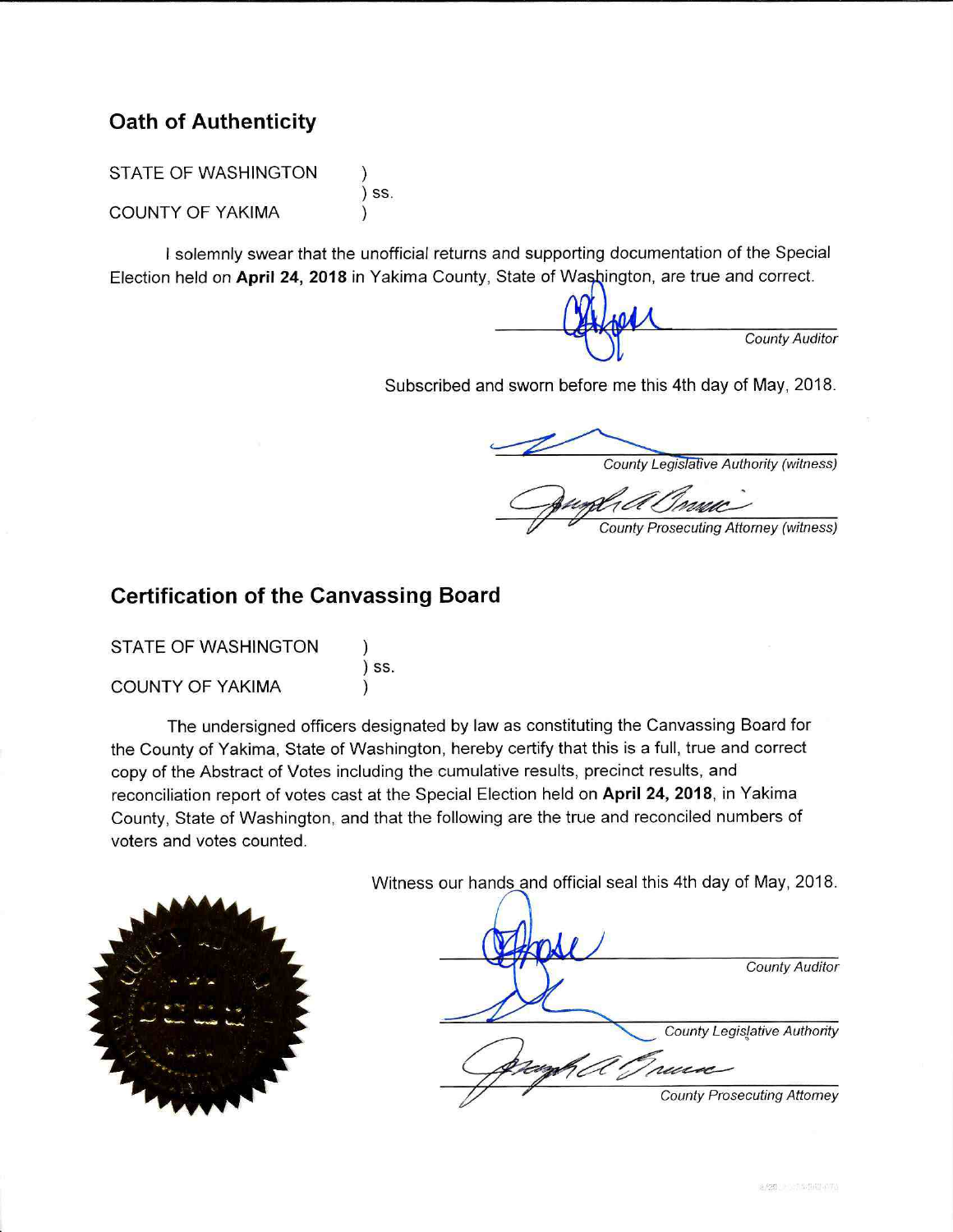# Yakima County Auditor

Yakima April 24, 2018

Reconciliation Form

#### General information

Election date 1,860 Inactive registered voters

#### County name 26,580 Active registered voters Registered voters eligible to participate

### Category Reconciliation (detailed accounting of ballots)

|                                                | <b>Issued</b><br>(number of<br>voters issued<br>ballots) | <b>Ballots Received</b><br>(envelopes containing<br>ballots) | <b>Ballots Accepted</b><br>(Counted / Tabulated) | <b>Ballots</b><br>forwarded to<br>other<br>counties | <b>Ballots Not Counted</b><br><b>Ballots Rejected</b> | <b>Discrepancy</b><br>(If zero, category)<br>balances) |
|------------------------------------------------|----------------------------------------------------------|--------------------------------------------------------------|--------------------------------------------------|-----------------------------------------------------|-------------------------------------------------------|--------------------------------------------------------|
| <b>UOCAVA</b>                                  | 302                                                      | 25                                                           | 25                                               | N/A                                                 | $\mathbf{O}$                                          | $\Omega$                                               |
| Federal Write-in Absentee                      | N/A                                                      | $\mathbf{0}$                                                 | $\mathbf{0}$                                     | N/A                                                 | $\mathbf{0}$                                          |                                                        |
| Provisional                                    | $\Omega$                                                 | $\mathbf{0}$                                                 | $\Omega$                                         | $\mathbf{O}$                                        | $\mathbf{0}$                                          |                                                        |
| <b>DRES</b>                                    | $\mathbf{0}$                                             | $\mathbf{0}$                                                 | $\mathbf{0}$                                     | N/A                                                 | $\mathbf{O}$                                          | $\Omega$                                               |
| All voters not reported in above<br>categories | 26.364                                                   | 7,647                                                        | 7,548                                            | $\mathbf{0}$                                        | 99                                                    | $\Omega$                                               |
| Total for all voter categories                 | 26.666                                                   | 7,672                                                        | 7,573                                            | $\mathbf{0}$                                        | 99                                                    | $\mathbf{0}$                                           |

#### Summary

#### Reconciliation

**Overall Ballot Reconciliation**

| 7.672 | Email                        |
|-------|------------------------------|
| 7.573 | Fax                          |
| 99    | Deposited at staffed, unstaf |
| 0     | Non-UOCAVA returned by F     |
|       | Rejected Non-UOCAVA retu     |
|       |                              |
| 7.573 | <b>Generation method</b>     |
| 0     | <b>MyBallot</b>              |
| O     | Other online programs        |
| 7,573 | PDF originating from county  |
| 0     | Non-UOCAVA ballots issued    |
|       |                              |

#### Additional information requested by the Secretary of State. **Return method**

| <b>Ballots Received</b>                            | 7,672    | Email                                                    |               |
|----------------------------------------------------|----------|----------------------------------------------------------|---------------|
| <b>Ballots Accepted</b>                            | 7,573    | Fax                                                      |               |
| <b>Ballots Not Counted</b>                         | 99       | Deposited at staffed, unstaffed deposit sites and voting | 1,758         |
| <b>Discrepancy</b>                                 | $\Omega$ | Non-UOCAVA returned by Fax or Email                      | $\mathcal{P}$ |
|                                                    |          | Rejected Non-UOCAVA returned, Fax or Email               |               |
| <b>Voters credited to ballots counted</b>          |          |                                                          |               |
| Credited voters in EMS                             | 7,573    | <b>Generation method</b>                                 |               |
| Credited envelopes without ballots                 |          | MyBallot                                                 |               |
| Voters not credited in EMS (examples: FWAB or ACP) |          | Other online programs                                    |               |
| Total valid ballots                                | 7,573    | PDF originating from county                              | $\Omega$      |
| Discrepancy                                        |          | Non-UOCAVA ballots issued electronically                 |               |
|                                                    |          | AutoMark <sup>®</sup>                                    |               |
|                                                    |          | Estimated number of AutoMark <sup>®</sup> voters         |               |
| Category discrepancy explanation                   |          | <b>EMS discrepancy explanation</b>                       |               |
|                                                    |          |                                                          |               |

|                     | Category discrepancy explanation |  |
|---------------------|----------------------------------|--|
|                     |                                  |  |
|                     |                                  |  |
|                     |                                  |  |
|                     |                                  |  |
|                     |                                  |  |
|                     |                                  |  |
|                     |                                  |  |
|                     |                                  |  |
|                     |                                  |  |
|                     |                                  |  |
|                     |                                  |  |
|                     |                                  |  |
|                     |                                  |  |
|                     |                                  |  |
|                     |                                  |  |
|                     |                                  |  |
|                     |                                  |  |
|                     | K. Fisher                        |  |
| Report prepared by: |                                  |  |
| Contact number:     | 509.574.1340                     |  |

5.4.2018 Date: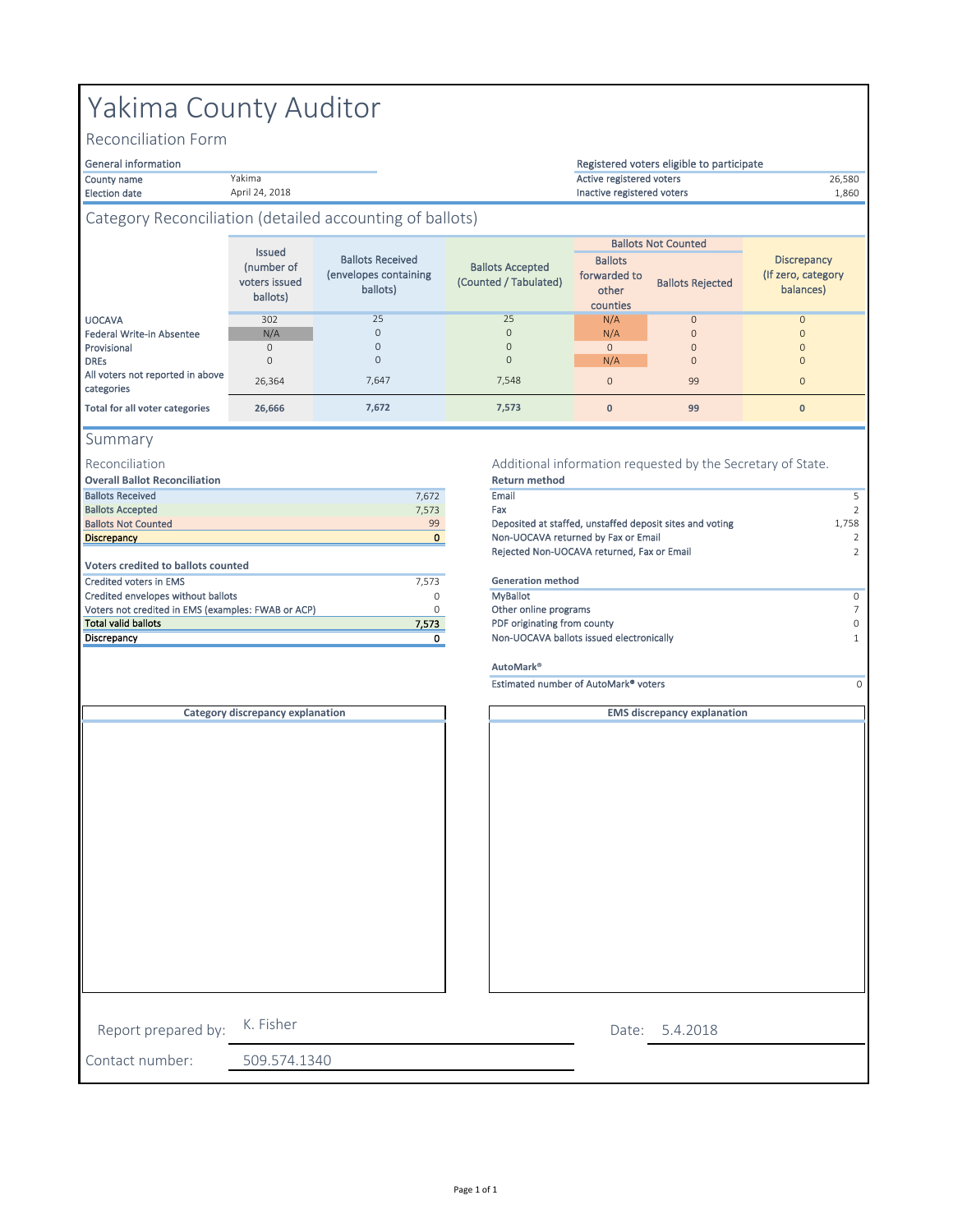# **Cumulative Report — Official Special Election — Yakima County, Washington — April 24, 2018**

**Page 1 of 1**

Total Number of Voters : 7,573 of 26,580 = 28.49%

**05/04/2018 08:29 AM**

Precincts Reporting 0 of 44 = 0.00%

| Party | Candidate                                                                                          |                     |              | <b>Total Ballots Cast</b> | <b>NA</b>   |       |              | <b>Total</b>  |  |
|-------|----------------------------------------------------------------------------------------------------|---------------------|--------------|---------------------------|-------------|-------|--------------|---------------|--|
|       | Selah School District No. 119 Proposition No. 1 Replace and Restructure Bonds, Vote For 1          |                     |              |                           |             |       |              |               |  |
|       | Approved                                                                                           |                     | 2,540        | 60.78%                    | 0           | 0.00% | 2,540        | 60.78%        |  |
|       | Rejected                                                                                           |                     | 1,639        | 39.22%                    | 0           | 0.00% | 1,639        | 39.22%        |  |
|       |                                                                                                    | <b>Cast Votes:</b>  | 4,179        | 100.00%                   | $\mathbf 0$ | 0.00% |              | 4,179 100.00% |  |
|       |                                                                                                    | Over Votes:         | 0            | 0.00%                     | $\mathbf 0$ | 0.00% | 0            | 0.00%         |  |
|       |                                                                                                    | <b>Under Votes:</b> | 0            | 0.00%                     | $\mathbf 0$ | 0.00% | 0            | 0.00%         |  |
|       | Sunnyside School District No. 201 Proposition No. 1 G O Bonds, Vote For 1                          |                     |              |                           |             |       |              |               |  |
|       | Approved                                                                                           |                     | 1,130        | 55.45%                    | $\mathbf 0$ | 0.00% | 1,130        | 55.45%        |  |
|       | Rejected                                                                                           |                     | 908          | 44.55%                    | $\mathbf 0$ | 0.00% | 908          | 44.55%        |  |
|       |                                                                                                    | <b>Cast Votes:</b>  | 2,038        | 99.90%                    | $\mathbf 0$ | 0.00% | 2,038        | 99.90%        |  |
|       |                                                                                                    | Over Votes:         | $\mathbf{1}$ | 0.05%                     | $\mathbf 0$ | 0.00% | 1            | 0.05%         |  |
|       |                                                                                                    | <b>Under Votes:</b> | $\mathbf{1}$ | 0.05%                     | $\mathbf 0$ | 0.00% | $\mathbf{1}$ | 0.05%         |  |
|       | Toppenish School District No. 202 Proposition No. 1 School Improvement Bonds, Vote For 1           |                     |              |                           |             |       |              |               |  |
|       | Approved                                                                                           |                     | 534          | 55.28%                    | $\mathbf 0$ | 0.00% | 534          | 55.28%        |  |
|       | Rejected                                                                                           |                     | 432          | 44.72%                    | 0           | 0.00% | 432          | 44.72%        |  |
|       |                                                                                                    | <b>Cast Votes:</b>  | 966          | 99.90%                    | $\mathbf 0$ | 0.00% | 966          | 99.90%        |  |
|       |                                                                                                    | Over Votes:         | 0            | 0.00%                     | $\mathbf 0$ | 0.00% | $\mathbf 0$  | 0.00%         |  |
|       |                                                                                                    | <b>Under Votes:</b> | $\mathbf 1$  | 0.10%                     | $\mathbf 0$ | 0.00% | $\mathbf{1}$ | 0.10%         |  |
|       | Mount Adams School District No. 209 Proposition No. 1 E P & O Levy, Vote For 1                     |                     |              |                           |             |       |              |               |  |
|       | Levy - Yes                                                                                         |                     | 239          | 62.57%                    | $\mathbf 0$ | 0.00% | 239          | 62.57%        |  |
|       | Levy - No                                                                                          |                     | 143          | 37.43%                    | 0           | 0.00% | 143          | 37.43%        |  |
|       |                                                                                                    | <b>Cast Votes:</b>  | 382          | 98.71%                    | $\mathbf 0$ | 0.00% | 382          | 98.71%        |  |
|       |                                                                                                    | Over Votes:         | $\mathbf 0$  | 0.00%                     | $\mathbf 0$ | 0.00% | $\mathbf 0$  | 0.00%         |  |
|       |                                                                                                    | <b>Under Votes:</b> | 5            | 1.29%                     | $\mathbf 0$ | 0.00% | 5            | 1.29%         |  |
|       | Mount Adams School District No. 209 Proposition No. 2 Bonds to Construct and Modernize, Vote For 1 |                     |              |                           |             |       |              |               |  |
|       | Approved                                                                                           |                     | 225          | 59.06%                    | 0           | 0.00% | 225          | 59.06%        |  |
|       | Rejected                                                                                           |                     | 156          | 40.94%                    | 0           | 0.00% | 156          | 40.94%        |  |
|       |                                                                                                    | <b>Cast Votes:</b>  | 381          | 98.45%                    | $\mathbf 0$ | 0.00% | 381          | 98.45%        |  |
|       |                                                                                                    | Over Votes:         | $\Omega$     | 0.00%                     | $\mathbf 0$ | 0.00% | $\mathbf 0$  | 0.00%         |  |
|       |                                                                                                    | <b>Under Votes:</b> | 6            | 1.55%                     | $\mathbf 0$ | 0.00% | 6            | 1.55%         |  |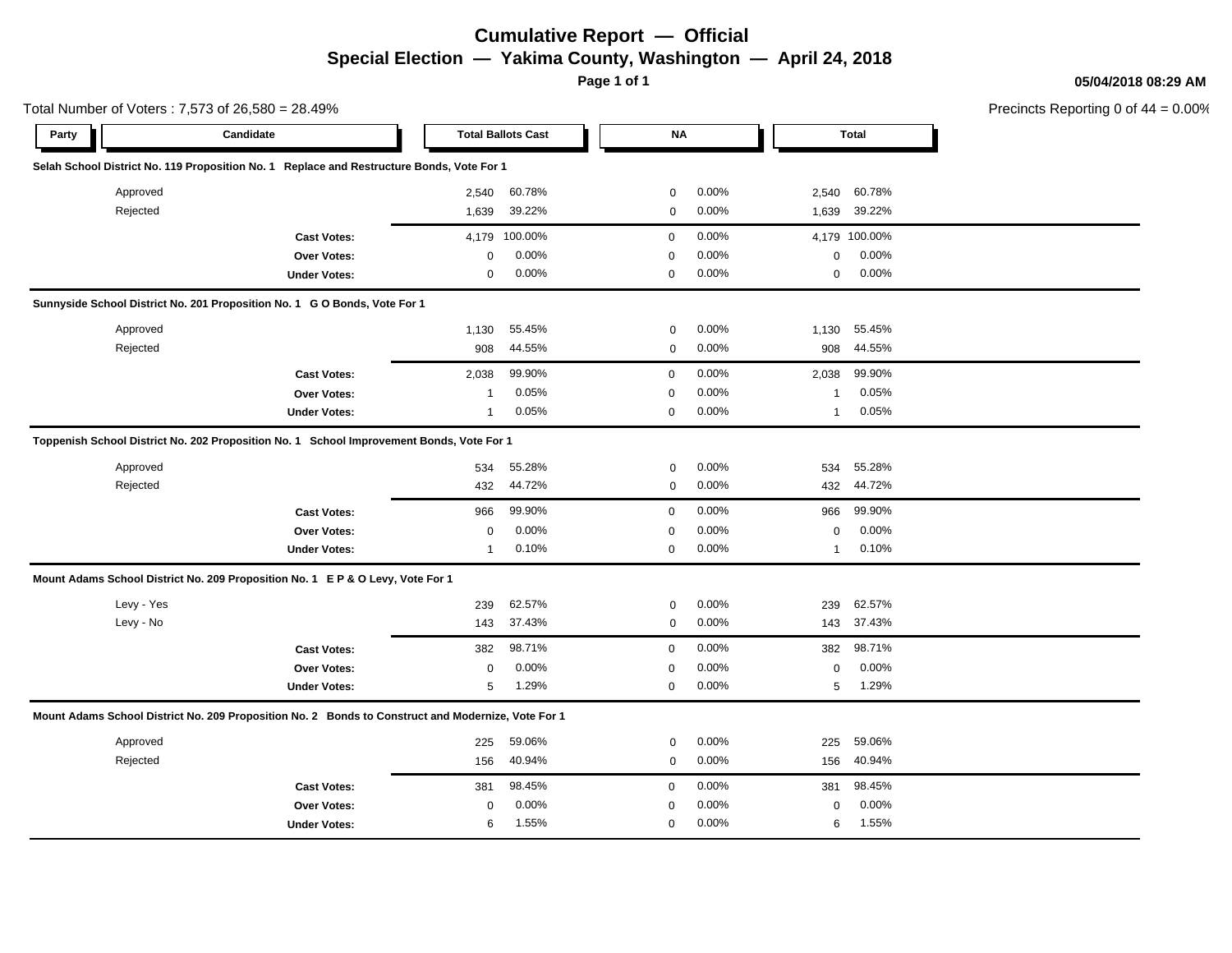**Special Election — Yakima County, Washington — April 24, 2018**

**Page 1 of 5**

#### **05/04/2018 08:28 AM**

Precincts Reporting 0 of 44 = 0.00%

Total Number of Voters: 7,573 of 26,580 = 28.49%

### **Selah School District No. 119 Proposition No. 1 - Replace and Restructure Bonds**

| <b>Precinct</b> | <b>Blank</b><br><b>Ballots</b><br>Cast | Over<br><b>Votes</b> | <b>Under</b><br><b>Votes</b> | <b>Total</b><br><b>Ballots</b><br>Cast | Registered<br><b>Voters</b> | Percent<br>Turnout | Approved     | Rejected | <b>Totals</b> |  |
|-----------------|----------------------------------------|----------------------|------------------------------|----------------------------------------|-----------------------------|--------------------|--------------|----------|---------------|--|
| 1501            | $\mathbf{0}$                           | 0                    | 0                            | 205                                    | 906                         | 22.63%             | 141          | 64       | 205           |  |
| 1502            | $\Omega$                               | 0                    | 0                            | 415                                    | 1,143                       | 36.31%             | 283          | 132      | 415           |  |
| 1503            |                                        | $\mathbf 0$          | 0                            | 360                                    | 859                         | 41.91%             | 251          | 109      | 360           |  |
| 1504            | $\Omega$                               | 0                    | 0                            | 431                                    | 1,100                       | 39.18%             | 297          | 134      | 431           |  |
| 3504            | 0                                      | 0                    | 0                            | 0                                      | 0                           | $0.00\%$           | $\mathbf 0$  | 0        | $\mathbf 0$   |  |
| 3602            | $\Omega$                               | $\mathbf 0$          | 0                            | 19                                     | 34                          | 55.88%             | 11           | 8        | 19            |  |
| 3900            | 0                                      | 0                    | 0                            | 338                                    | 859                         | 39.35%             | 174          | 164      | 338           |  |
| 3901            |                                        | $\mathbf 0$          | 0                            | 136                                    | 433                         | 31.41%             | 68           | 68       | 136           |  |
| 3903            |                                        | 0                    | 0                            | 375                                    | 1,145                       | 32.75%             | 193          | 182      | 375           |  |
| 4108            | 0                                      | 0                    | 0                            | 224                                    | 511                         | 43.84%             | 142          | 82       | 224           |  |
| 4112            | $\Omega$                               | 0                    | 0                            | 484                                    | 1,178                       | 41.09%             | 285          | 199      | 484           |  |
| 4115            |                                        | 0                    | 0                            | 6                                      | 15                          | 40.00%             | $\mathbf{2}$ | 4        | 6             |  |
| 4402            |                                        | 0                    | 0                            | 206                                    | 558                         | 36.92%             | 121          | 85       | 206           |  |
| 4501            |                                        | 0                    | 0                            | 3                                      | 5                           | 60.00%             | $\mathbf{3}$ | 0        | 3             |  |
| 4602            | 0                                      | 0                    | 0                            | 198                                    | 550                         | 36.00%             | 127          | 71       | 198           |  |
| 4603            | $\Omega$                               | 0                    | 0                            | 364                                    | 880                         | 41.36%             | 209          | 155      | 364           |  |
| 4604            |                                        | $\mathbf 0$          | 0                            | 140                                    | 354                         | 39.55%             | 82           | 58       | 140           |  |
| 4605            |                                        | 0                    | 0                            | 120                                    | 452                         | 26.55%             | 64           | 56       | 120           |  |
| 5016            |                                        | 0                    | 0                            | 155                                    | 479                         | 32.36%             | 87           | 68       | 155           |  |
| Provisional     | $\Omega$                               | 0                    | 0                            | 0                                      | $\mathbf 0$                 | $0.00\%$           | $\mathsf 0$  | 0        | $\mathbf 0$   |  |
| <b>Totals:</b>  | $\mathbf 0$                            | $\mathbf{0}$         | $\mathbf 0$                  | 4,179                                  | 11,461                      |                    | 2,540        | 1,639    | 4,179         |  |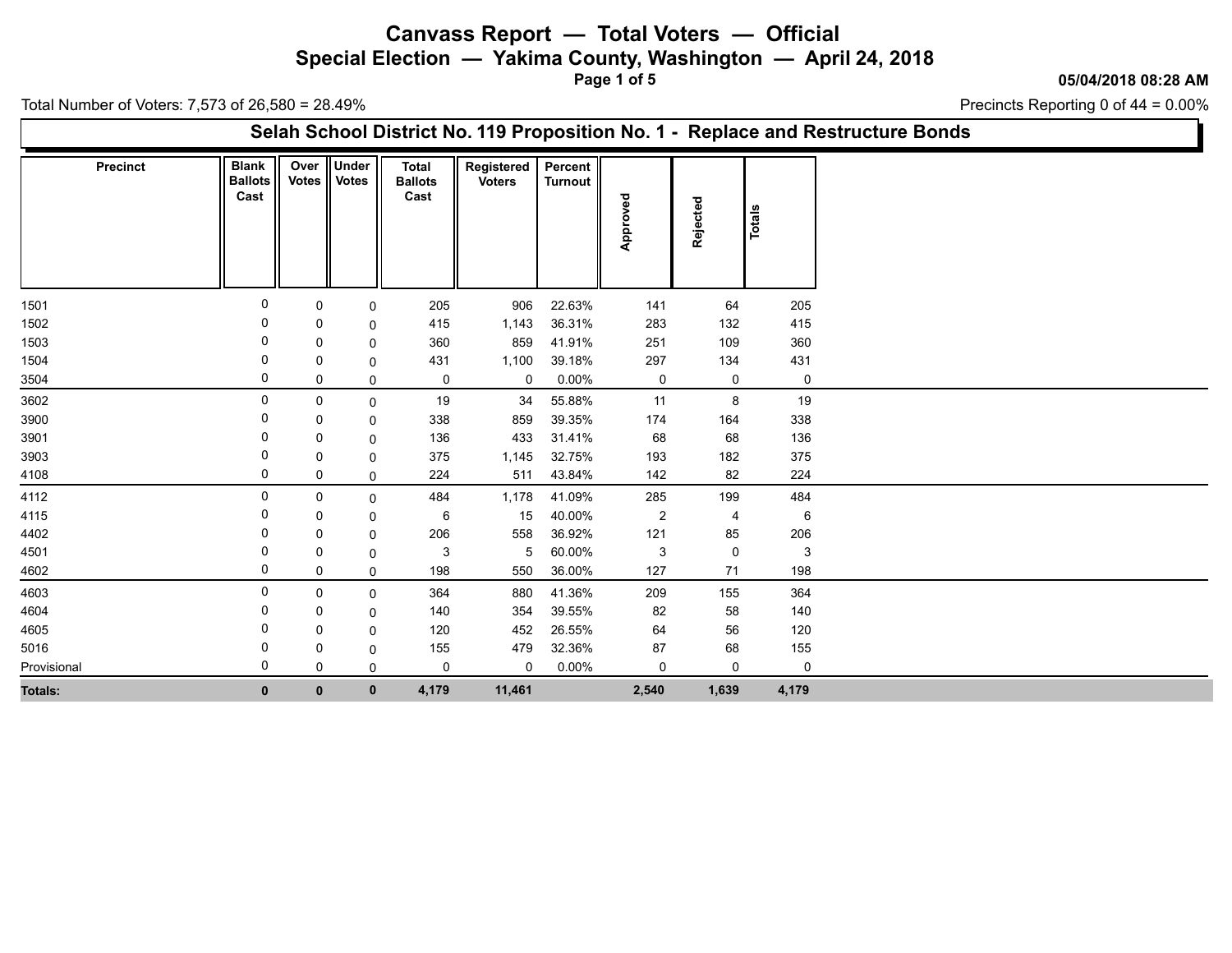**Special Election — Yakima County, Washington — April 24, 2018**

**Page 2 of 5**

#### **05/04/2018 08:28 AM**

Precincts Reporting 0 of 44 = 0.00%

Total Number of Voters: 7,573 of 26,580 = 28.49%

### **Sunnyside School District No. 201 Proposition No. 1 - G O Bonds**

| <b>Precinct</b> | <b>Blank</b><br><b>Ballots</b><br>Cast | Over<br><b>Votes</b> | Under<br><b>Votes</b> | <b>Total</b><br><b>Ballots</b><br>Cast | Registered<br><b>Voters</b> | Percent<br>Turnout | Approved       | Rejected       | Totals         |
|-----------------|----------------------------------------|----------------------|-----------------------|----------------------------------------|-----------------------------|--------------------|----------------|----------------|----------------|
|                 |                                        |                      |                       |                                        |                             |                    |                |                |                |
| 1701            | 0                                      | 0                    | 0                     | 159                                    | 1,001                       | 15.88%             | 103            | 56             | 159            |
| 1703            |                                        | 0                    | 0                     | 188                                    | 765                         | 24.58%             | 109            | 79             | 188            |
| 1704            |                                        | 0                    | 0                     | $\mathbf 0$                            | 0                           | $0.00\%$           | 0              | 0              | $\mathbf 0$    |
| 1705            |                                        | 0                    | $\mathbf{1}$          | 346                                    | 810                         | 42.72%             | 215            | 130            | 345            |
| 1706            | 0                                      | 0                    | 0                     | 208                                    | 1,240                       | 16.77%             | 136            | 72             | 208            |
| 1708            | $\Omega$                               |                      | 0                     | 176                                    | 969                         | 18.16%             | 99             | 76             | 175            |
| 3304            | 0                                      | 0                    | 0                     | $\overline{2}$                         | 12                          | 16.67%             | $\overline{1}$ | $\overline{1}$ | $\overline{2}$ |
| 4109            |                                        | 0                    | 0                     | 337                                    | 1,131                       | 29.80%             | 161            | 176            | 337            |
| 4303            |                                        | 0                    | 0                     | 87                                     | 273                         | 31.87%             | 43             | 44             | 87             |
| 4615            | 0                                      | 0                    | 0                     | 187                                    | 695                         | 26.91%             | 99             | 88             | 187            |
| 4616            | $\Omega$                               | 0                    | 0                     | 111                                    | 325                         | 34.15%             | 51             | 60             | 111            |
| 4618            |                                        | 0                    | 0                     | 108                                    | 441                         | 24.49%             | 58             | $50\,$         | 108            |
| 4628            |                                        | 0                    | 0                     | 64                                     | 298                         | 21.48%             | 29             | 35             | 64             |
| 5001            |                                        | 0                    | 0                     | 67                                     | 259                         | 25.87%             | 26             | 41             | 67             |
| Provisional     |                                        | 0                    | 0                     | 0                                      | $\mathbf 0$                 | $0.00\%$           | 0              | 0              | 0              |
| <b>Totals:</b>  |                                        |                      | $\mathbf{1}$          | 2,040                                  | 8,219                       |                    | 1,130          | 908            | 2,038          |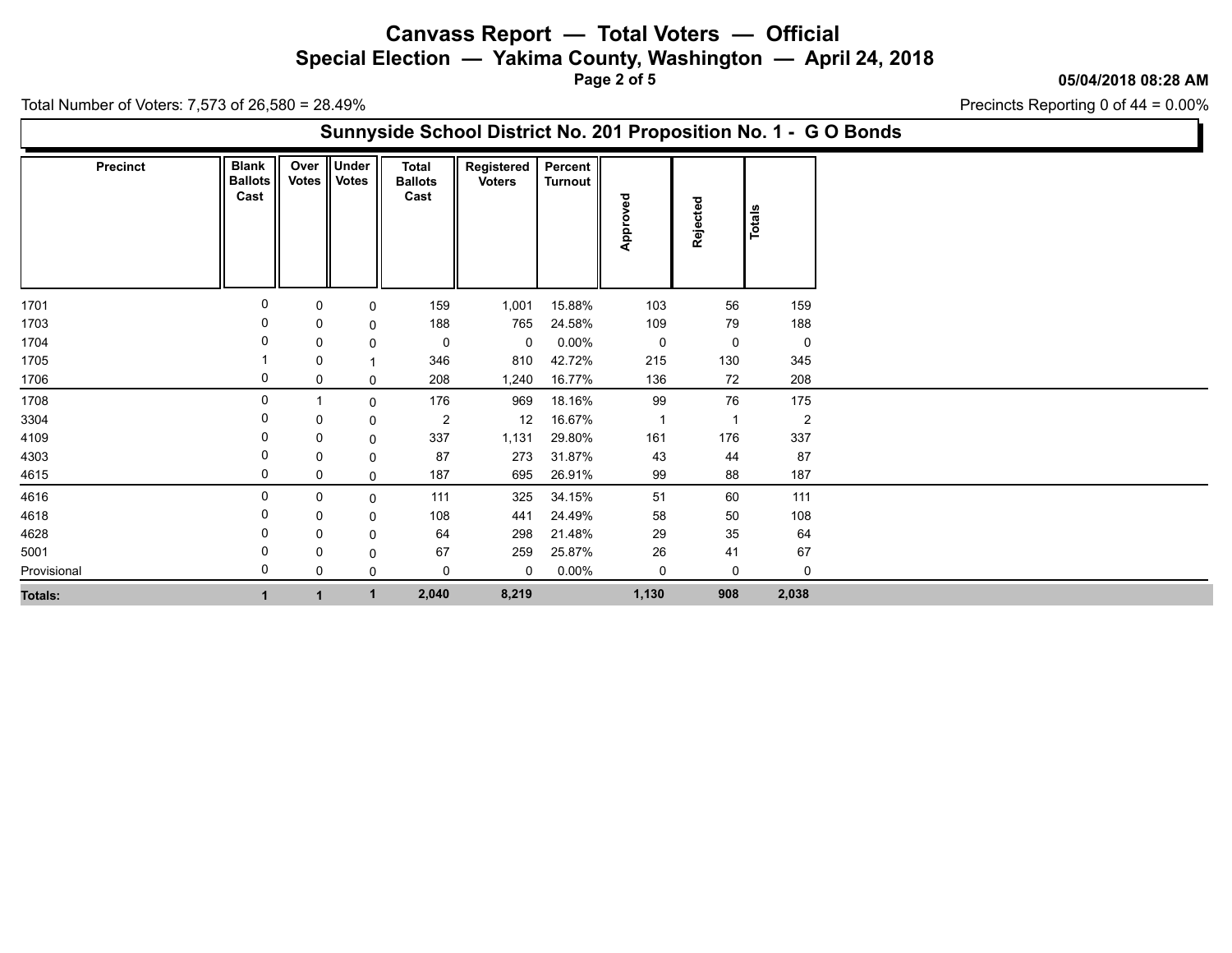**Special Election — Yakima County, Washington — April 24, 2018**

**Page 3 of 5**

### **05/04/2018 08:28 AM**

Precincts Reporting 0 of 44 = 0.00%

Total Number of Voters: 7,573 of 26,580 = 28.49%

### **Toppenish School District No. 202 Proposition No. 1 - School Improvement Bonds**

| <b>Precinct</b> | Blank  <br><b>Ballots</b><br>Cast |              | Over Under<br>Votes    Votes | <b>Total</b><br><b>Ballots</b><br>Cast | Registered<br><b>Voters</b> | Percent  <br>Turnout | ਠ<br>n<br>o<br><b>Appr</b> | Rejected    | Totals      |
|-----------------|-----------------------------------|--------------|------------------------------|----------------------------------------|-----------------------------|----------------------|----------------------------|-------------|-------------|
| 2101            | 0                                 | 0            | $\Omega$                     | 161                                    | 1,011                       | 15.92%               | 103                        | 58          | 161         |
| 2102            |                                   | $\Omega$     |                              | 170                                    | 769                         | 22.11%               | 84                         | 85          | 169         |
| 2103            |                                   | $\Omega$     | $\Omega$                     | 181                                    | 1,084                       | 16.70%               | 112                        | 69          | 181         |
| 2701            |                                   | $\Omega$     | $\mathbf 0$                  | 11                                     | 50                          | 22.00%               | 8                          | 3           | 11          |
| 3103            |                                   | $\Omega$     | $\Omega$                     | 129                                    | 700                         | 18.43%               | 77                         | 52          | 129         |
| 3104            |                                   | $\Omega$     | $\Omega$                     | 172                                    | 701                         | 24.54%               | 72                         | 100         | 172         |
| 3309            |                                   | $\mathbf{0}$ | $\Omega$                     | 143                                    | 734                         | 19.48%               | 78                         | 65          | 143         |
| Provisional     |                                   | 0            | $\mathbf 0$                  | 0                                      | $\mathbf 0$                 | $0.00\%$             | 0                          | $\mathbf 0$ | $\mathbf 0$ |
| <b>Totals:</b>  |                                   | $\bf{0}$     | $\mathbf{1}$                 | 967                                    | 5,049                       |                      | 534                        | 432         | 966         |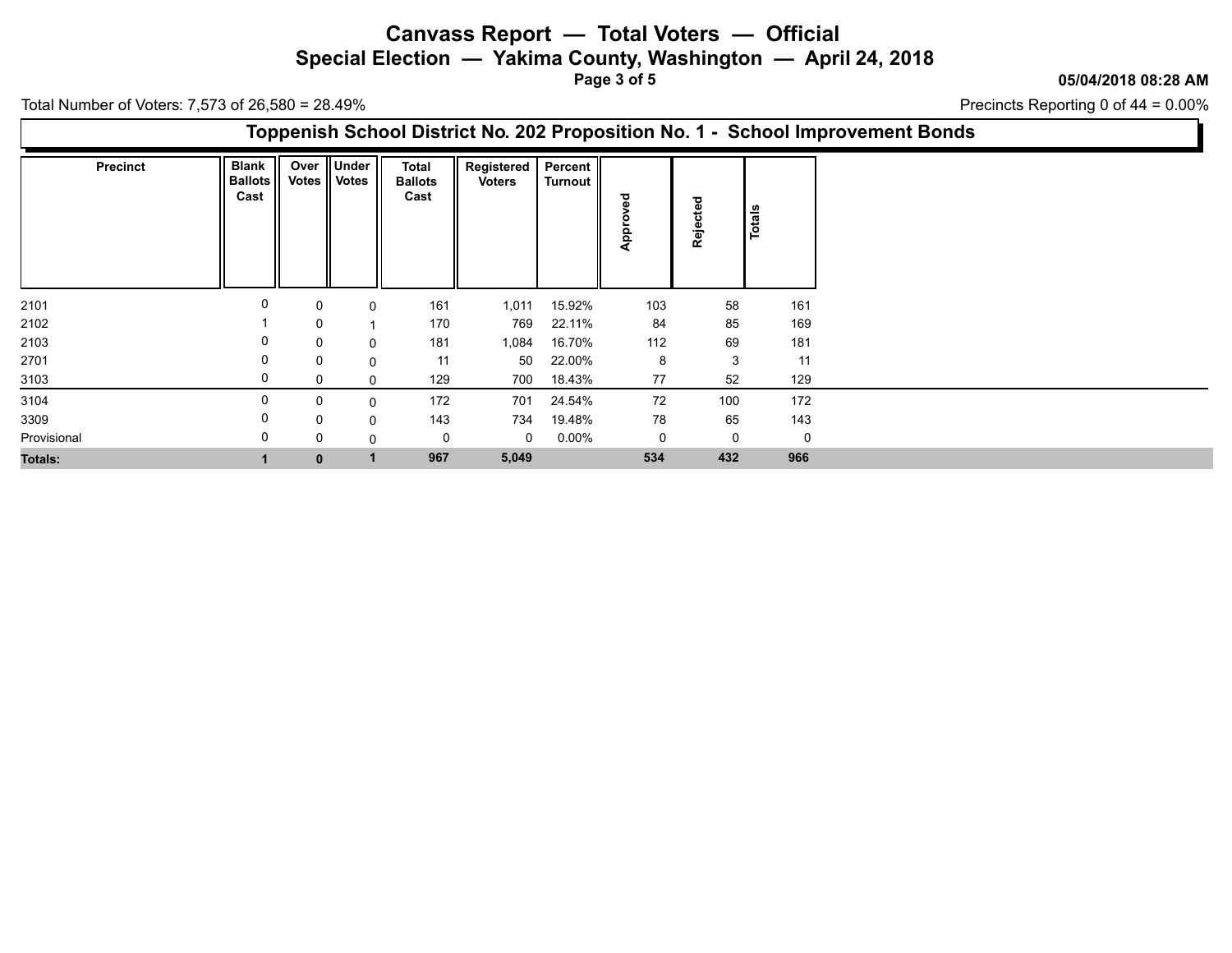**Special Election — Yakima County, Washington — April 24, 2018**

**Page 4 of 5**

### **05/04/2018 08:28 AM**

Precincts Reporting 0 of 44 = 0.00%

Total Number of Voters: 7,573 of 26,580 = 28.49%

### **Mount Adams School District No. 209 Proposition No. 1 - E P & O Levy**

| <b>Precinct</b> | <b>Blank</b><br><b>Ballots</b><br>Cast | Votes    | Over    Under   <br><b>Votes</b> | <b>Total</b><br><b>Ballots</b><br>Cast | Registered   Percent   <br><b>Voters</b> | Turnout  | -            | ş<br>∽<br>ω<br>۳ | Totals |
|-----------------|----------------------------------------|----------|----------------------------------|----------------------------------------|------------------------------------------|----------|--------------|------------------|--------|
| 0701            | 0                                      | 0        | 0                                | 65                                     | 261                                      | 24.90%   | 56           | 9                | 65     |
| 3701            | $\Omega$                               | $\Omega$ | Δ                                | 136                                    | 524                                      | 25.95%   | 88           | 44               | 132    |
| 5012            |                                        | $\Omega$ |                                  | 186                                    | 1,066                                    | 17.45%   | 95           | 90               | 185    |
| Provisional     | 0                                      | 0        |                                  | 0                                      | $\Omega$                                 | $0.00\%$ | $\mathsf{O}$ | 0                | 0      |
| <b>Totals:</b>  |                                        | $\bf{0}$ | 5                                | 387                                    | 1,851                                    |          | 239          | 143              | 382    |